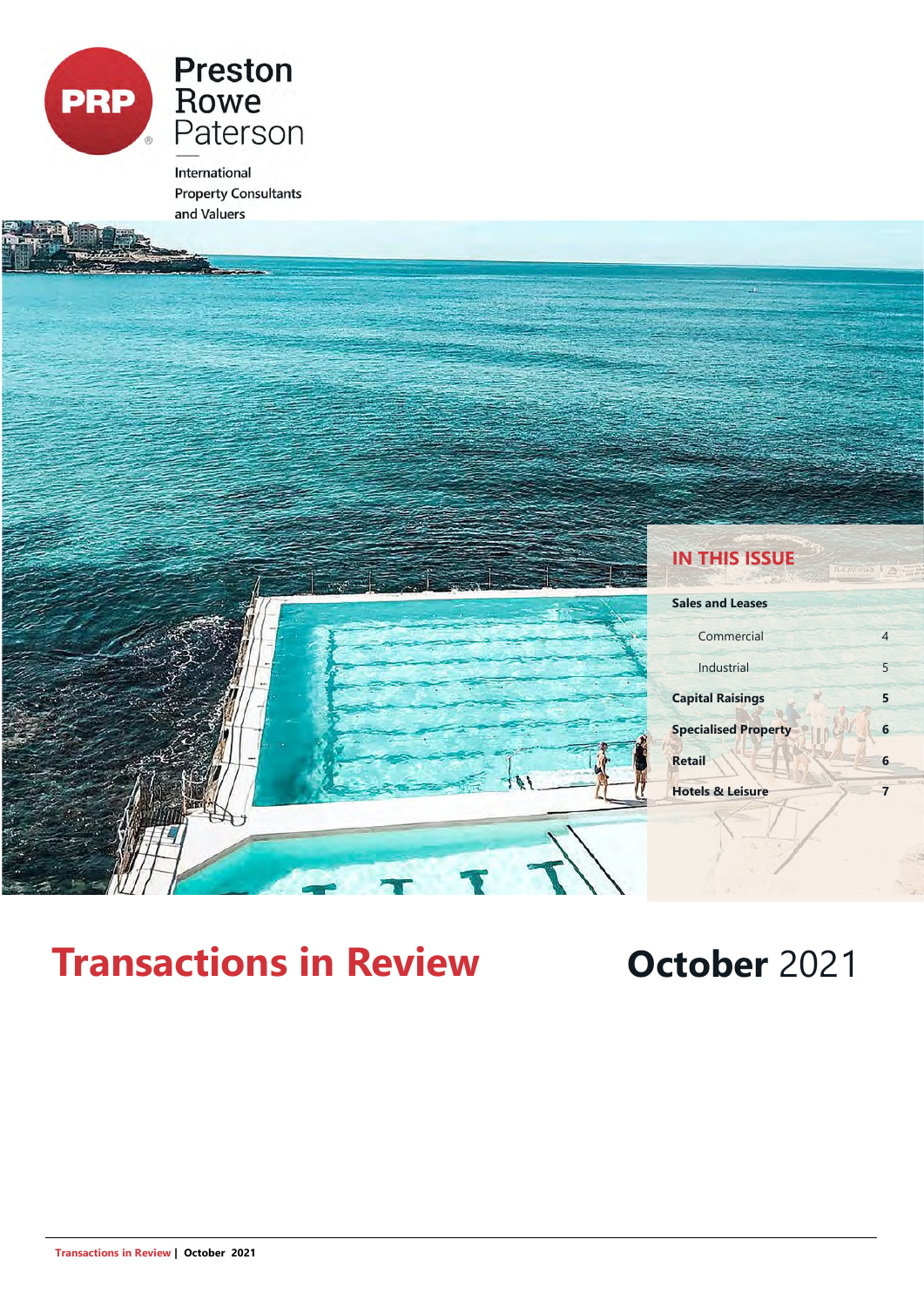



### **ABOUT THIS REPORT**

Preston Rowe Paterson prepare research reports covering the main markets within which we operate in each of our capital cities and major regional locations.

This report summarises major reported transactions within these markets whilst adding transactional analysis to provide greater market insight.

The markets covered in this research report include the commercial office market, industrial market, retail market, specialised property market, hotel and leisure market, residential market and significant property fund activities.

We regularly undertake valuations of commercial, retail, industrial, hotel and leisure, residential and special purpose properties for many varied reasons, as set out later herein.

We also provide property management services, asset and facilities management services for commercial, retail, industrial property as well as plant and machinery valuation.

Sales Transaction

Rental Transaction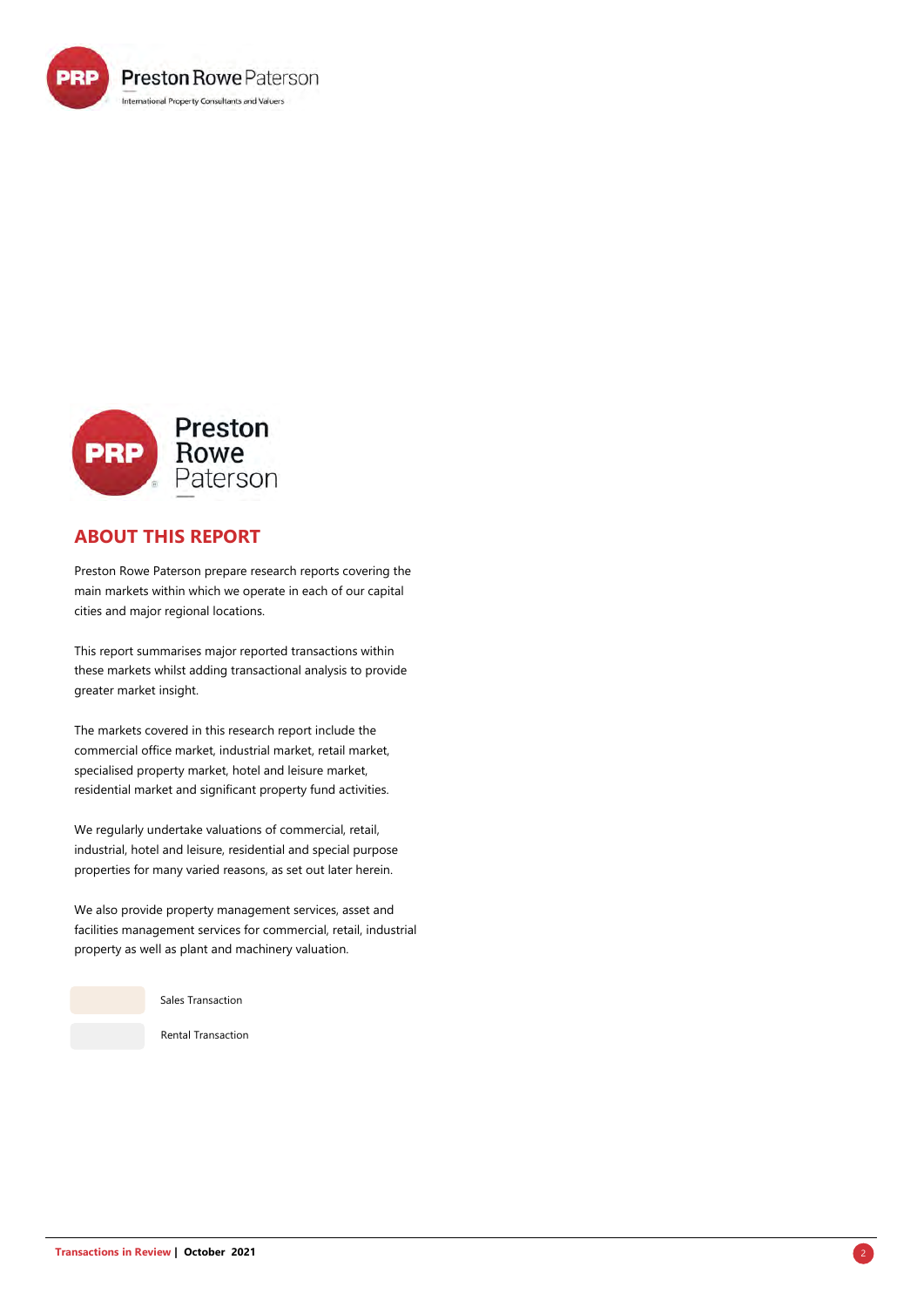**Preston Rowe Paterson** 

International Property Consultants and Valuers

**PRP** 

#### **Commercial**

MA Financial and Centuria has acquired a office tower in a \$166 million deal.

**Retail** JY Group has acquired a 50% interest in th Roselands Shopping Centre for \$167 million.

## **HIGHLIGHTS**

#### **Industrial**

Centuria REIT has acquired a portfolio of 8 industrial assets for \$351 million.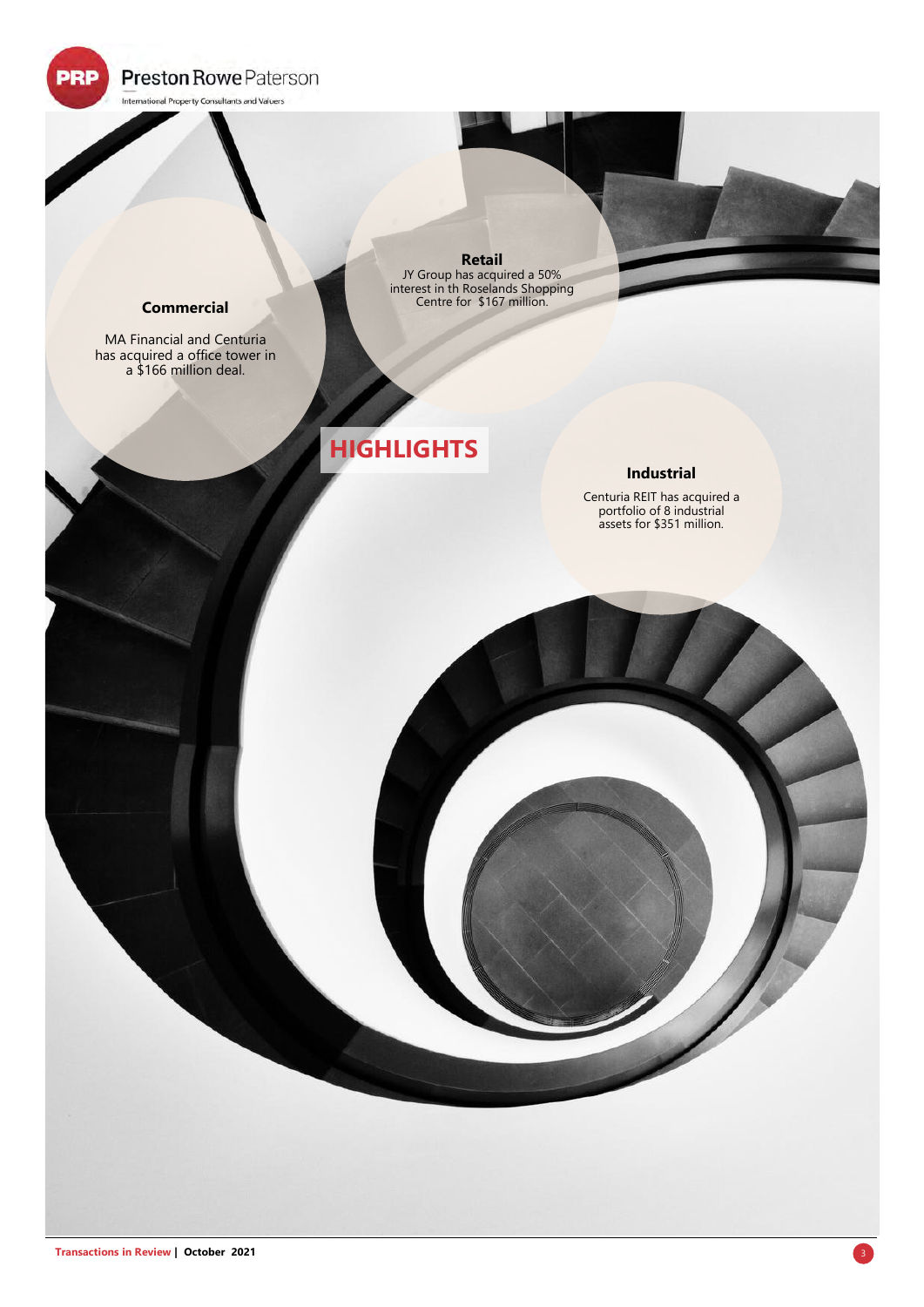

# **Commercial**

#### **25 Grenfell Street, Adelaide SA 5000**

\$166 million 6.8% Yield \$6,649 per sqm lettable area

Global property company *Blackstone* has divested a commercial office tower in Adelaide through a joint venture between *Centuria Capital* and *MA Financial Group* in a **\$166 million deal**. The Black Stump tenanted by the RBA, Aurecon and Department of Primary Industries and Regions, is a 24-level building comprising 24,968 sqm of lettable area that is 90% occupied with a WALE of 4 years. The deal was transacted on a **yield of 6.8%** at a **rate of \$6,649 per sqm of lettable area.**  (RCA 27.10.21)

#### **55 Russell Street, South Brisbane QLD**



*Barwon Investment Properties* has acquired a commercial office in **a \$34.7 million deal.** Tenanted by the Queensland Government, the 4,081 sqm of lettable area premises comprises of 3 levels and basement car parking for 55 vehicles. The 2,153 sqm property has achieved a 5 star NABERs. The deal was struck on **yield of 5.0%** at a **rate of \$8,503 per sqm of lettable area.**  (RCA 15.10.21)

**100 Creek Street, Brisbane QLD 4000**

\$184.7 million 5.3% Yield

\$9,133 per sqm lettable area

*Cromwell Property Group* has acquired a commercial office from *ISPT* in a **\$184.7 million deal.** Located in Brisbane's Golden Triangle, the 24-storey tower with floor to ceiling glass comprises 20,223 sqm of lettable area with a diverse mix of tenants. The 5-star NABERs rated property transacted on a **yield of 5.3%.** The deal was struck at a **rate of \$9,133 per sqm of lettable area.**

(RCA 14.10.21)

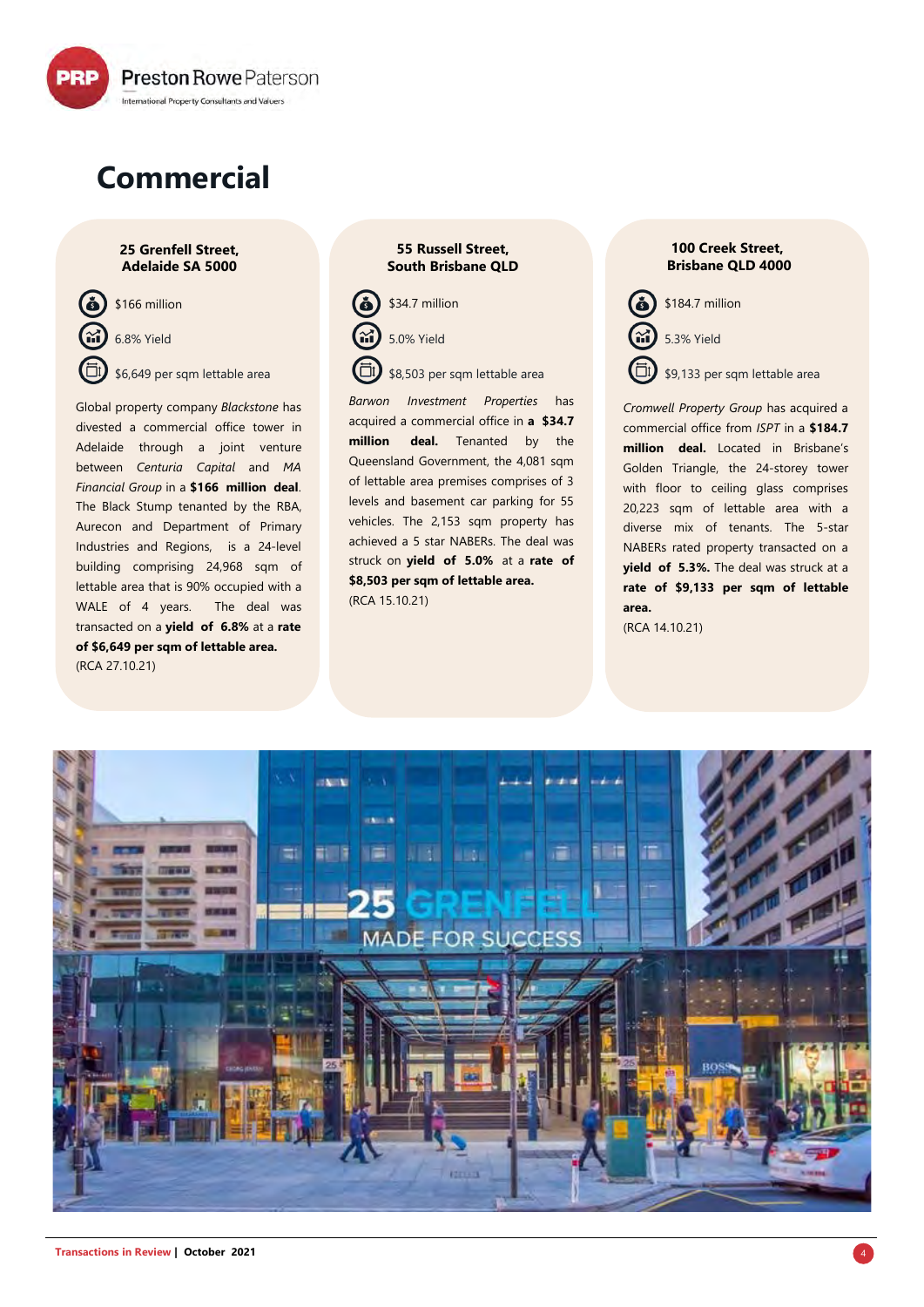

# **Industrial**

#### **175 Wacol Station Road, Wacol QLD 4076**

\$38.2 million 3.5% Yield \$5,586 psm gross lettable area

*ESR* has acquired a 7.51 Ha industrial site from *Wagners Group* in a **\$38.2 million deal.** The dual access premises comprising of 6,838 sqm of gross lettable area was sold on a leaseback deal to Wagners till December 2020. The deal was struck on a **yield of 3.5%** at a **rate of \$5,586 per sqm of gross lettable area.** 

(RCA 19.10.21)

#### **4 Sirus Road, Lane Cove West NSW 2066**



*Hilprof Holdings* has divested a large freestanding industrial building located in the Lane Cove industrial precinct in a \$20.56 million deal. The fully leased premises tenanted by a swim school and Alto group with a WALE of 8.1 years comprises 4,246 sqm of lettable area on a site area of 6,462 sqm. It has 71 on grade car spaces and was sold previously in 2016 for \$11.9 million. The deal was transacted on a **yield of 4.1%** at a **rate of \$4,842 per sqm of lettable area.**  (RCA 24/10/21)

# **Capital Raisings**

#### **Centuria REIT**



*Centuria REIT* has acquired 8 high quality industrial assets in a **\$351 million deal.**  The portfolio includes a super distribution centre located in Fairfield acquired for \$200.2 million, with the remaining 7 distribution centres, cold storage facilities and transport logistics acquired for \$151 million. The transactions were partially funded by a \$300 million fully underwritten institutional placement. The portfolio deal was transacted on a blended **yield of 4.1%** on a WALE of 3.8 years taking the total number of assets under CIP to 75 properties valued at \$3.5 billion. (RCA 13.10.21)

#### **149-157 Jackson Road, Acacia Ridge QLD 4110**

\$12 million

5.2% Yield

\$1,351 psm gross lettable area

*Gateway Capital* has acquired an industrial warehouse on a 19,300 sqm site in a **\$12 million deal.** Leased to 3 tenants with a net annual income of \$627,253 p.a, the 8,880 sqm of gross lettable area property transacted on a **yield of 5.2%.** The deal was struck at a **rate of \$1,351 per sqm of gross lettable area.** 

(RCA 20.10.21)

#### **79 Cherry Lane, Laverton North VIC 3026**



\$2,958 per sqm lettable area

*Ascot Capital* has divested an industrial warehouse facility to GPT in a **\$50.9 million deal.** The 31,500 sqm site with 17,211 sqm of lettable area was sold fully leased to a an ASX listed Probiotec Company with 3.5% rental growth p.a. and a net passing income of approximately \$1.8 million p.a. The site is positioned in a core logistics location with 224 metre frontage to the Princes Freeway. The deal was struck on a **yield of 4.3%** at a **rate of \$2,958 per sqm of lettable area**. (RCA 18.10.21)

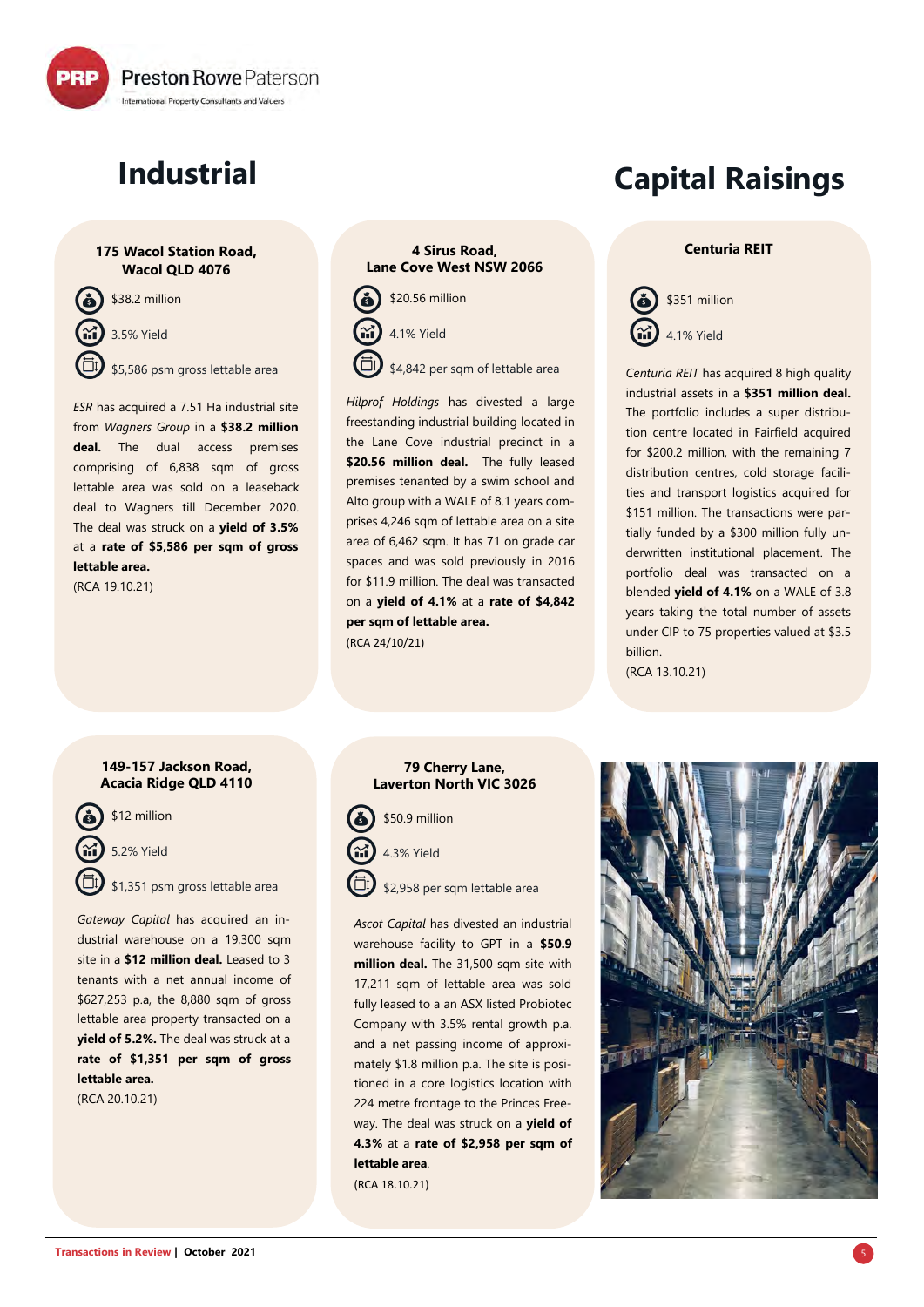

## **Specialised Property**

#### **264-270 Craigieburn Road, Craigieburn VIC 3064**



A retail complex with a service station and fast-food retail premises has been acquired in a **\$20 million deal.** Anchored by a 7 Eleven, a Red Rooster and 4 other tenants, the investment property with a combined income of \$777,429 p.a. net with fixed increases comprises 868 sqm of lettable area. The 6,215 sqm site transacted on a **yield of 3.9%** at a **rate of \$3,218 per sqm of site area.**

(RCA 19.10.21)

# **Retail**

#### **315 Glenelg Highway, Delacombe VIC 3356**



*SCA Property Group* has acquired a retail shopping centre in a **\$112 million deal.**  Anchored by Woolworths, Kmart, Dan Murphy's and Showbix Cinemas, the 5.74 Ha site transacted on a **yield of 5.3%.** The Delacombe Town Centre comprising 19,098 sqm of lettable area property was divested by Delacombe Properties Pty Ltd. The deal was struck at a **rate of \$5,864 per sqm of lettable area.**  (RCA 31.10.21)

#### **Harbour Town Drive, Biggera Waters QLD 4216**



5% Yield

\$4,390 per sqm lettable area

*Vicinty Centre's* has acquired a 50% interest in a premium direct factory outlet from *Lendlease* in a **\$358 million deal,** representing an implied 100% value of \$716 million**.** The Harbour Town Gold Coast Shopping Centre comprises 56,744 sqm of gross lettable area. Anchored by a Coles, Aldi, Armani Outlet, Adidas Outlet and Reading Cinemas, the retail centre was transacted on a **yield of 5%.** The deal was struck at a **rate of \$12,618 per sqm of gross lettable area.** 

#### **502-520 South Road, Kurralta Park SA 5037**



\$92.75 million

4.7% Yield

\$14,123 per sqm lettable area

New Zealand listed *Vital Healthcare Property Trust* has acquired Adelaide's Tennyson Centre in a **\$92.75 million deal.** The cancer centre on 1.26 Ha site was built circa 2010, it comprises 6,567 sqm of lettable area. The premises includes a 1,920 sqm tract that will yield a development opportunity property trust, the deal was partially funded by a capital raising of \$140 million. The deal was transacted on **a yield of 4.7%** at a **rate of \$14,123 per sqm of lettable area.**

(RCA 13.10.21)



#### **Roselands Drive, Roselands NSW 2196**

\$167 million



\$5,409 per sqm lettable area

*JY Group* has acquired a 50% interest in a retail shopping centre from *Challenger* in a **\$167 million deal,** reflecting an implied 100% value at 334 million. The Roselands Shopping Centre anchored by Myers, Woolworths, Coles, Aldi and a Kmart comprises 61,748 sqm of lettable area. The 14.3 Ha site was transacted on a **yield of 6.3%** at a **rate of \$5,409 per sqm of lettable area.**  (RCA 21.10.21)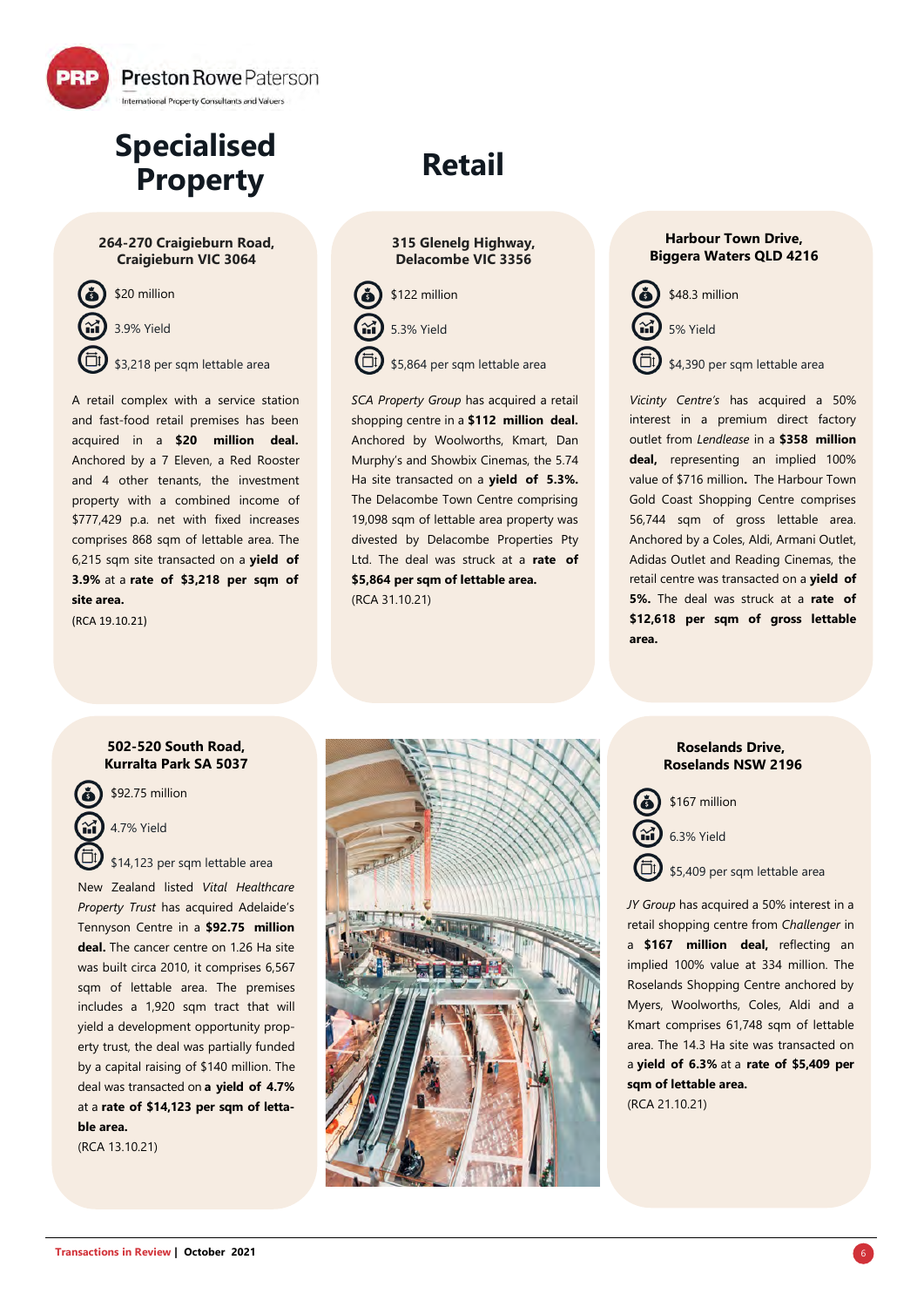

# **Hotels & Leisure**

**2-16 The Boulevarde, Woy Woy NSW 2256** 



8% Yield

\$17,544 per sqm lettable area

The Bayview Hotel in the Central Coast has been acquired by *Laundy Hotels* in a **\$38 million deal.** The regional pub comprising 2,166 sqm of lettable area on a site area of 3,900 sqm transacted on a reported **yield of 8%.** The deal was struck at a **rate of per \$17,544 sqm of lettable area.** 

(RCA 28.10.21)

#### **215-221 Sneydes Road, Point Cook VIC 3030**



The Brook, located in Point Cook has been acquired in a **\$24.33 million deal.** Tenanted by Melbourne Racing Club, the 1.075 Ha site comprises a bistro, café, sports bar with TAB facilities, 80 gambling machines and 204 car parking spaces. The 2,193 sqm of lettable area hotel was transacted on a **yield of 5.5%** at a **rate of \$11,094 per sqm of lettable area.** (RCA 14.10.21)

**112 Boronia Road, Boronia VIC 3155**



Melbourne's *Zagame Family* has divested a large format gaming venue in a **\$24 million deal.** The Boronia Hotel with 80 gaming machines comprises 2,668 sqm of lettable area. The 7,100 sqm site was transacted on a **yield of 5%** at a **rate of \$8,996 per sqm of lettable area.**  (RCA 12.10.21)

#### **70 George Street, Beenleigh QLD 4207**



\$6.62 million

4.88% Yield

\$3,610 per sqm site area

*Charter Hall* has acquired the Imperial Hotel in a **\$6.62 million deal.** The 1,834 sqm site comprises a two-level hotel with gaming facilities and a drive thru BWS. The premises was offered with a 20-year lease to Endeavour subsidiary AHL group, it represents an attractive opportunity as a single tenanted investment leased to a blue chip listed operator. The off-market deal was transacted on a **yield of 4.88%** at a **rate of \$3,610 per sqm of site area.** (RCA 07.10.21)

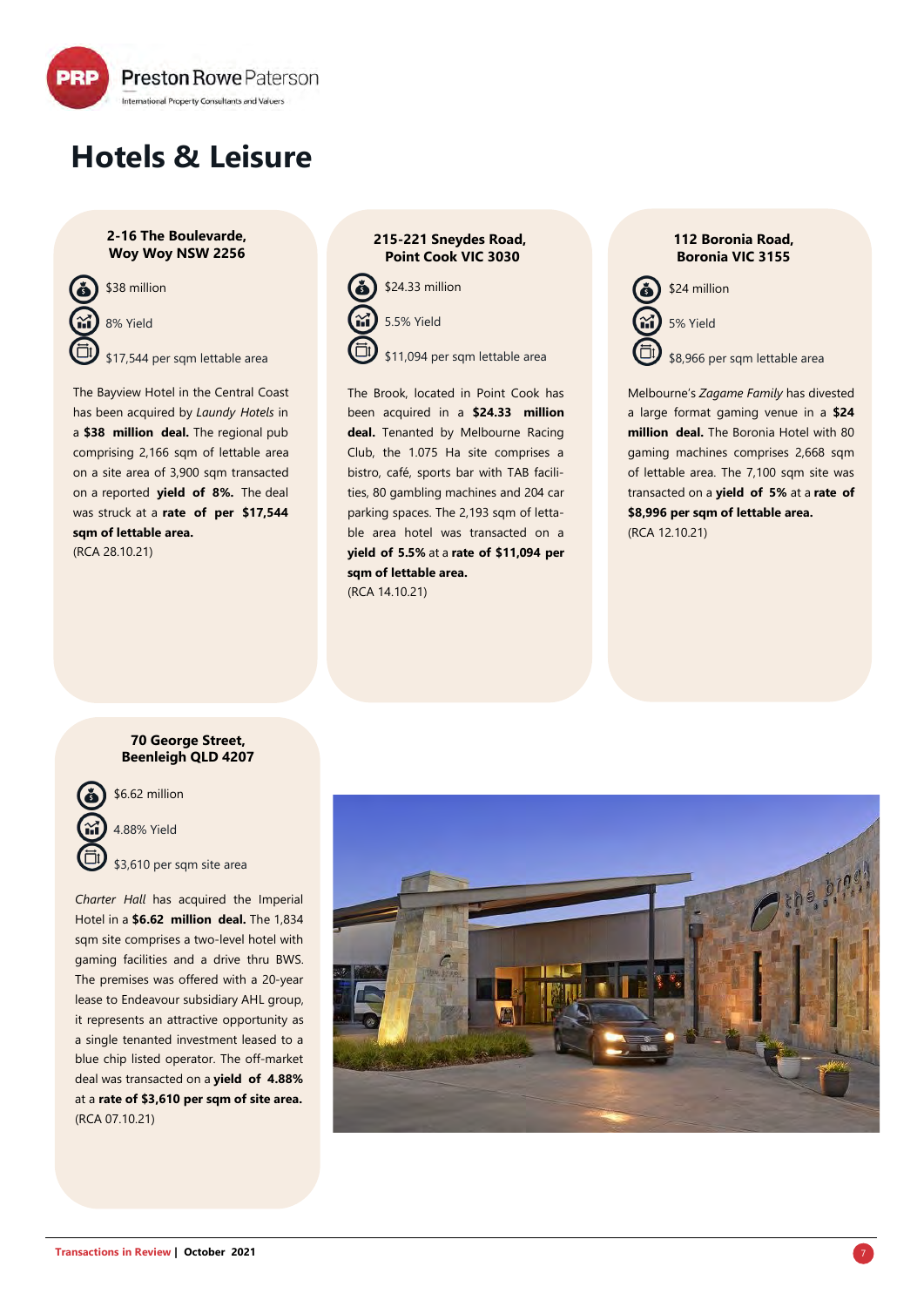**Preston Rowe Paterson** International Property Consultants and Valuers

#### **Our Research**

At Preston Rowe Paterson we take pride in the extensive research we prepare for the market sectors within which we operate in. These include Commercial, Retail, Industrial, Hotel and Leisure and Residential property markets, as well as Infrastructure, Capital, Asset, Plant and Machinery markets.

#### We have **property** covered.

#### We have **clients** covered

Preston Rowe Paterson acts for a diverse range of clients with all types of property needs, covering real estate, infrastructure, asset, plant and machinery interests, these include:

Accountants, auditors & insolvency practitioners Banks, finance companies & lending institutions Commercial & residential non-bank lenders Co-operatives Developers Family Offices Finance & mortgage brokers Hotel owners & operators Institutional investors Insurance brokers & companies Investment advisors Lessors & lessees Listed & private companies & corporations Listed & unlisted property trusts Local, state & federal government departments & agencies Mining companies Mortgage trusts Overseas clients Private investors Property syndication managers Real Estate Investment Trusts (REITS) Rural landholders Solicitors & barristers Sovereign wealth funds Stockbrokers Superannuation funds Trustee & custodial companies.

#### We have **real estate** covered

We regularly provide valuation, advisory, research, acquisition, due diligence management, asset and property management, consultancy and leasing services for all types of Real Estate, including:

Metropolitan & CBD commercial office buildings Retail shopping centres & shops Industrial, office/warehouses & factories Business parks Hotels (accommodation) & resorts Hotels (pubs), motels & caravan parks Residential developments projects Residential dwellings (houses/apartments/units) Property Management Rural properties Hospitals & aged care Special purpose properties Extractive industries & resource based enterprises Infrastructure including airports & port facilities.

#### We have **asset, plant and machinery** covered

We regularly undertake valuations of all forms of asset, plant and machinery, including:

Mining & earth moving equipment/road plant Resort & accommodation, hotel furniture, fittings & equipment Office fit outs & equipment Farming equipment Transport equipment Industrial/factory equipment Licensed club furniture, fittings & equipment Building services equipment (lifts, air conditioning, fire services & building maintenance equipment).

### We have your **needs** covered

Our clients seek our property (real estate, infrastructure, asset, plant and machinery) services for a multitude of reasons, including:

Acquisitions & Disposals Alternative use & highest and best use analysis Asset Management Asset Valuations for financial reporting to meet ASIC, AASB, IFRS & IVSC guidelines Compulsory acquisition and resumption Corporate merger & acquisition real estate due diligence Due Diligence management for acquisitions and sales Facilities management Feasibility studies Funds management advice & portfolio analysis Income & outgoings projections and analysis Insurance valuations (replacement & reinstatement costs) Leasing vacant space within managed properties Listed property trust & investment fund valuations & revaluations Litigation support Marketing & development strategies Mortgage valuations Property Management Property syndicate valuations & re-valuations Rating and taxing objections Receivership, Insolvency & liquidation valuations & support/advice Relocation advice, strategies and consultancy Rental assessments & determinations Sensitivity analysis Strategic property planning.

#### We have all **locations** covered

From our capital city and regional office locations we serve our client's needs throughout Australia. Globally, we have three offices located in New Zealand, as well as associated office networks located in the Asia-Pacific region.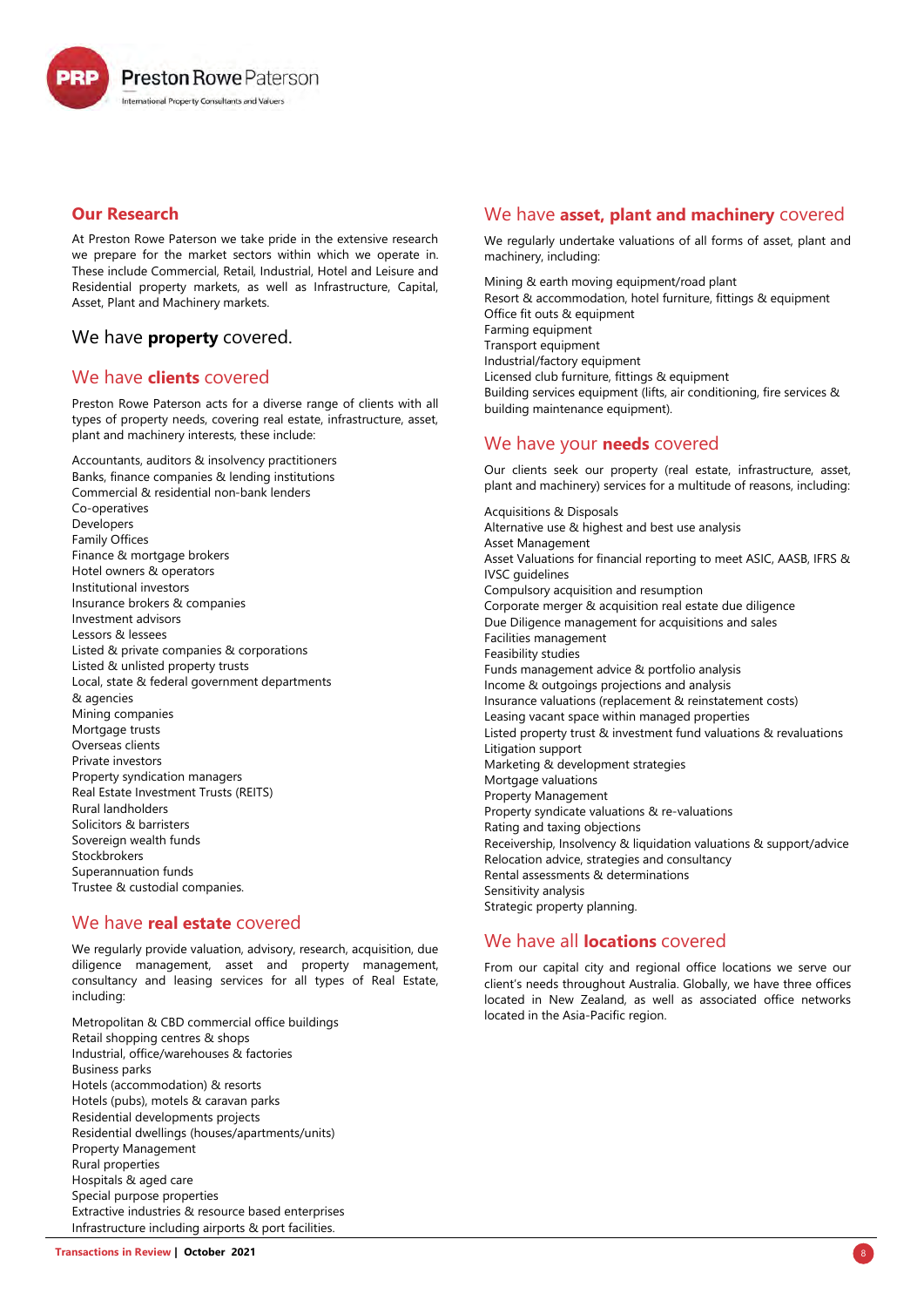**PRP** 

### **Preston Rowe Paterson**

International Property Consultants and Valuers

#### **PRP Headquarters (Sydney)**

**Level 7, 1 Market Sydney NSW 2000 P: +61 (0)2 9292 7400 F: +61 (0)2 9292 7404 research@prpsydney.com.au**

**National Directors Gregory Preston** M: 0408 622 400 greg.preston@prp.com.au

**Gregory Rowe** M: 0411 191 179 greg.rowe@prp.com.au

**Greg Sugars**<br>M: 0435 911 465<br>greg.sugars@prp.com.au

**Neal Ellis** M: 0417 053 116 neal.ellis@prp.com.au

**Damian Kininmonth** M: 0417 059 836 damian.kininmonth@prp.com.au

#### **Capital City Offices**

**Adelaide Rob Simmons** M: 0418 857 555 adelaide@prp.com.au

**Stuart McDonald** M: 0405 266 783 stuart.mcdonald@prp.com.au

**Brisbane Troy Chaplin** M: 0419 029 045 troy.chaplin@prp.com.au

**Canberra Khurram Siddiqui**<br>M: 0402 628 626<br>khurram.siddiqui@prp.com.au

**Hobart Damien Taplin** M: 0418 513 003 damien.taplin@prp.com.au

**Shelley Taplin**<br>M: 0413 309 895<br>shelley.taplin@prp.com.au

**Melbourne Neal Ellis** M: 0417 053 116 neal.ellis@prp.com.au

**Damian Kininmonth**<br>M: 0417 053 116<br>damian.kininmonth@prp.com.au

**Perth Cameron Sharp** M: 0438 069 103 cameron.sharp@prp.com.au

**Sydney Gregory Preston** M: 0408 622 400 greg.preston@prp.com.au

**Gregory Rowe**<br>M: 0411 191 179<br>greg.rowe@prp.com.au

**New Zealand Offices Head Office (Auckland)**

**Auckland City and Tauranga**

**Alex Haden** M: +64 (0)21 833 118 [alex.haden@prpnz.nz](mailto:alex.haden@prpnz.nz)

#### **Asia-Pacific Region**

**Associated office networks throughout:**

**China -** China Appraisal <http://www.appraisalchina.com/> **Japan** - Daiwa Realty Appraisal <http://daiwakantei.co.jp/eng/about> **Thailand** - Capital and Co. <http://www.cpmcapital.co.th/>

**Philippines** - Cuervo Appraisal Incorporated http://cuervoappraisers.com.ph/

**United Arab Emirates** - Windmills Group

#### **Regional Offices**

**Albury Wodonga Daniel Hogg** M: 0428 235 588 M: 0428 235 588<br>daniel.hogg@prp.com.au

**Michael Redfern** M: 0428 235 588 michael.redfern@prp.com.au

**Ballarat Darren Evans** M: 0417 380 324 darren.evans@prp.com.au

**Peter Murphy** M: 0402 058 775 peter.murphy@prp.com.au

**Chris Torpy** M: 0412 743 748 chris.torpy@prp.com.au

**Bathurst and Central Tablelands**

**James Skuthorp**<br>M: 0409 466 779<br>james.skuthorp@prp.com.au **Tom Needham**

M: 0412 740 093 tom.needham@prp.com.au

**Bendigo Darren Evans** M: 0417 380 324 darren.evans@prp.com.au

**Peter Murphy** M: 0402 058 775 peter.murphy@prp.com.au

**Chris Torpy** M: 0412 743 748 chris.torpy@prp.com.au

**Broome and Kimberly**

**Fraser McPhail** M: 0439 970 755 fraser.mcphail@prp.com.au

**Cameron Sharp** M: 0439 069 103 cameron.sharp@prp.com.au

**Central Coast David Rich** M: 0413 052 166 [david.rich@prp.com.au](mailto:david.rich@prpncle.com.au)

**Colin Pugsley** M: 0435 376 630 colin.pugsley@prp.com.au

**Adrian Christie** M: 0431 810 770 adrian.christie@prp.com.au

**Robert Dupont** M: 0418 681 874 [bob.dupont@prp.com.au](mailto:bob.dupont@prp.com.au) 

**Karen Bates** M: 02 4922 0600 karen.bates@prp.com.au

**Dubbo and Central West James Skuthorp**<br>M: 0409 466 779<br>james.skuthorp@prp.com.au

**Tom Needham** M: 0412 740 093 tom.needham@prp.com.au

**Geelong Gareth Kent** M: 0413 407 820 [gareth.kent@prp.com.au](mailto:gareth.kent@prp.com.au) 

**Gippsland Tim Barlow** M: 0400 724 444 [tim.barlow@prp.com.au](mailto:tim.barlow@prp.com.au)

**Alexandra Ellis** M: 0407 724 444 [alex.ellis@prp.com.au](mailto:alex.ellis@prp.com.au) 

**Horsham Ben Sawyer** M: 0429 826 541

[ben.sawyer@prp.com.au](mailto:ben.sawyer@prp.com.au)  **Launceston**

# **Damien Taplin** M: 0418 513 003 [damien.taplin@prp.com.au](mailto:damien.taplin@prp.com.au)

**Shelley Taplin** M: 0413 309 895 shelley.taplin@prp.com.au



**Mildura Ben Sawyer** M: 0429 826 541 [ben.sawyer@prp.com.au](mailto:ben.sawyer@prp.com.au) 

**Moreton Sunshine Coast John Falvey** M: 0422 140 764 john.falvey@prp.com.au

**Jordan Falvey** M: 0414 937 247 jordan.falvey@prp.com.au

**Mornington Neal Ellis** M: 0417 053 116 [neal.ellis@prp.com.au](mailto:neal.ellis@prp.com.au) 

**Damian Kininmonth** M: 0417 059 836 [damian.kininmonth@prp.com.au](mailto:damian.kininmonth@prp.com.au)

**Mount Gambier Stuart McDonald** M: 0405 2660783 [stuart.mcdonald@prp.com.au](mailto:bob.dupont@prp.com.au) 

**Gareth Kent** M: 0413 407 820 [gareth.kent@prp.com.au](mailto:gareth.kent@prp.com.au) 

**Newcastle David Rich** M: 0413 052 166 [david.rich@prp.com.au](mailto:david.rich@prpncle.com.au)

**Colin Pugsley** M: 0435 376 630 colin.pugsley@prp.com.au **Adrian Christie**

M: 0431 810 770 adrian.christie@prp.com.au

**Robert Dupont** M: 0418 681 874 [bob.dupont@prp.com.au](mailto:bob.dupont@prp.com.au) 

**Karen Bates** M: 02 4922 0600 karen.bates@prp.com.au

**Shepparton Wes Ridd** M: 0418 334 453 wes.ridd@prp.com.au

**Southport Ian Hawley**  M: 0458 700 272 [ian.hawley@prp.com.au](mailto:southport@prp.com.au)

**Troy Chaplin** M: 0419 029 045 [troy.chaplin@prp.com.au](mailto:troy.chaplin@prpqueensland.com.au) 

**Swan Hill Ian Boyd-Law** M: 0418 5980232 ian.boyd-[law@prp.com.au](mailto:bruce.sharrock@prp.com.au) 

**Tamworth Bruce Sharrock** M: 0429 465 012 [bruce.sharrock@prp.com.au](mailto:bruce.sharrock@prp.com.au)

**Matthew Spencer** M: 0447 227 002 [matthew.spencer@prp.com.au](mailto:matt.spencer@prp.com.au) 

**Wagga Wagga Dan Hogg** M: 0408 585 119 [daniel.hogg@prp.com.au](mailto:daniel.hogg@prp.com.au) 

**Warrnambool Stuart McDonald** M: 0405 266 783 [stuart.mcdonald@prp.com.au](mailto:stuart.mcdonald@prp.com.au)

**Gareth Kent** M: 0413 407 820 [gareth.kent@prp.com.au](mailto:gareth.kent@prp.com.au) 



Preston Rowe Paterson Australasia Pty Ltd The information provided within this publication should be regarded solely as a general guide. We believe that the information consideration becurate the information property of an